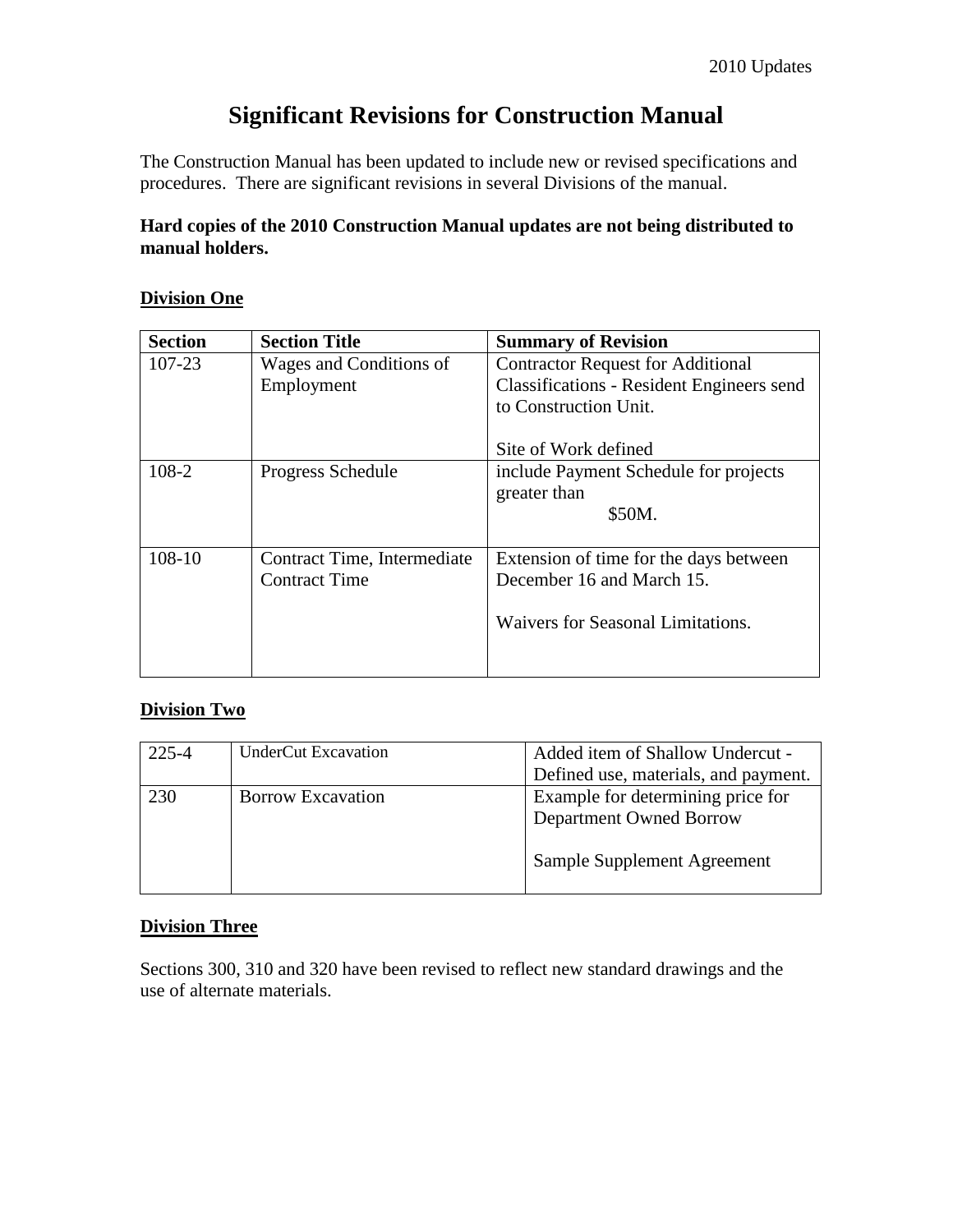### **Division Five**

| $520-6$ | Sampling, Testing and Acceptance | Revisions for sampling Aggregate<br>Base Course. |
|---------|----------------------------------|--------------------------------------------------|
|---------|----------------------------------|--------------------------------------------------|

# **Division Six**

| 609 | <b>Quality Management for Asphalt</b><br>Paving | The Roadway Construction Engineer<br>will make the decision for the final<br>pay factor. (Change from the<br>Pavement Construction Engineer.)                     |
|-----|-------------------------------------------------|-------------------------------------------------------------------------------------------------------------------------------------------------------------------|
|     |                                                 | <b>NCDOT</b> Asphalt Technician<br>Certification Program - This<br>program is administered by the<br>Materials and Tests Unit (State<br>Asphalt Design Engineer.) |

# **Division Seven**

| 700 | General Requirements for<br><b>Portland Cement Concrete</b> | Updates and revisions to reflect change<br>from flexural strength |
|-----|-------------------------------------------------------------|-------------------------------------------------------------------|
|     | Paving                                                      | acceptance to compressive<br>strength acceptable                  |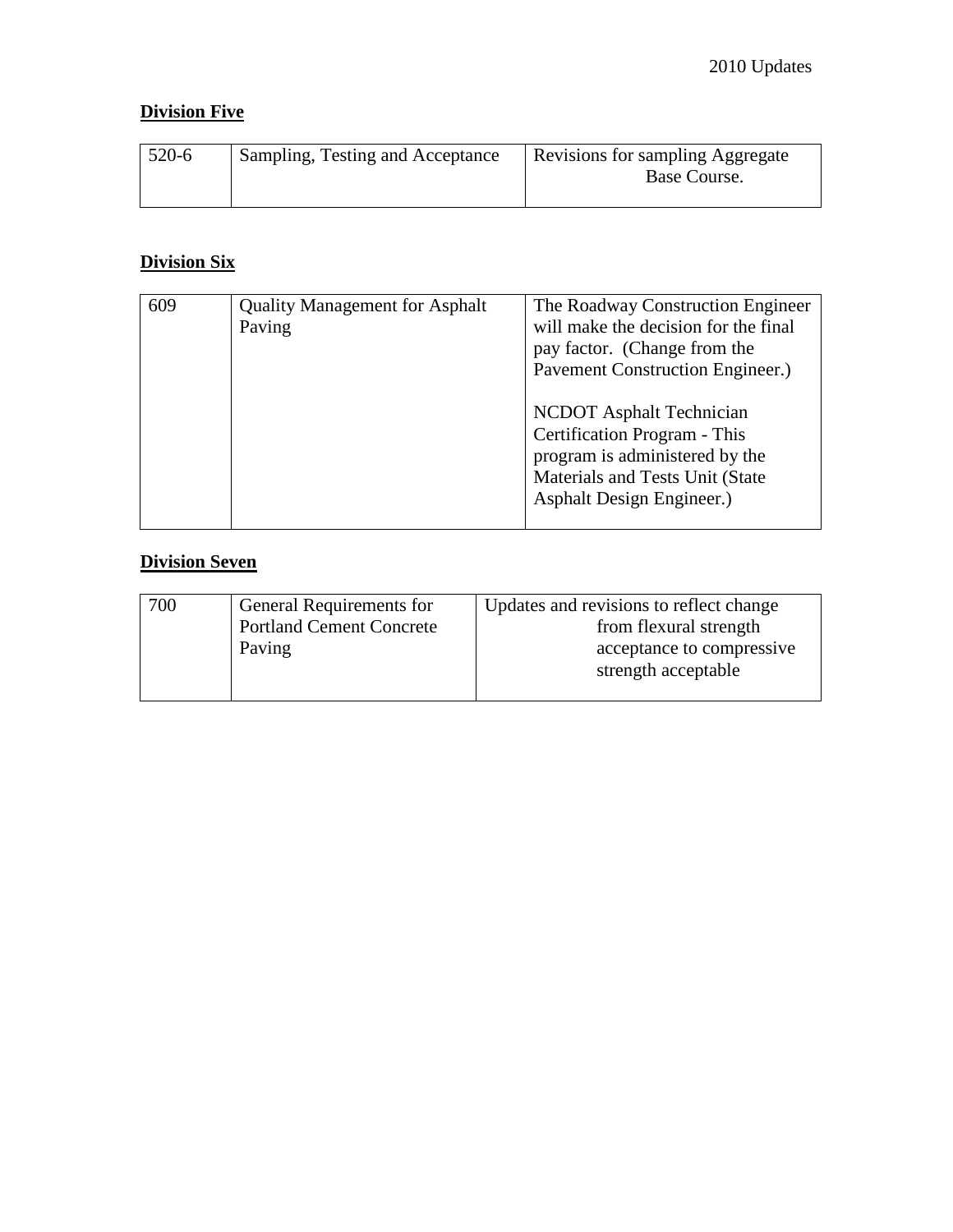### **Division Eight**

| 815 | Subsurface Drainage      | Added item of Shallow Undercut -<br>Defined use, materials, and payment.                                                                                            |
|-----|--------------------------|---------------------------------------------------------------------------------------------------------------------------------------------------------------------|
| 230 | <b>Borrow Excavation</b> | If subsurface drainage is included in<br>plans then a table containing<br>subsurface drainage is included in<br>the plans.                                          |
|     |                          | Changed the time to allow the<br>subsurface drainage to function from<br>four $(4)$ to six $(6)$ weeks to 30 days<br>or a sufficient time as deemed by<br>Engineer. |
|     |                          | Added - a special detail is included<br>in plans or Supplemental Agreement<br>for subdrain coarse aggregate and<br>filter fabric.                                   |
|     |                          | Subdrain volume deducted from<br>cross sections used to compute fine<br>and coarse aggregate.                                                                       |

# **Division Ten**

| 1008-1 | Aggregate Stabilization - Sampling.                     |  |
|--------|---------------------------------------------------------|--|
| 1010-2 | Aggregate Base Course - Sampling.                       |  |
| 1010-4 | Aggregate for Cement Treated Base<br>Course - Sampling. |  |

### **Division Twelve**

| $1205 - 3H$ | <b>Observation</b>       | Revised the 180 day observation<br>period to one (1) year.            |
|-------------|--------------------------|-----------------------------------------------------------------------|
| 1205-3H     | Inspection               | Changed the procedure for the initial<br>pavement marking inspection. |
| 1205-3H     | <b>Assessing Damages</b> | Revised the existing procedure for<br>assessing damages.              |